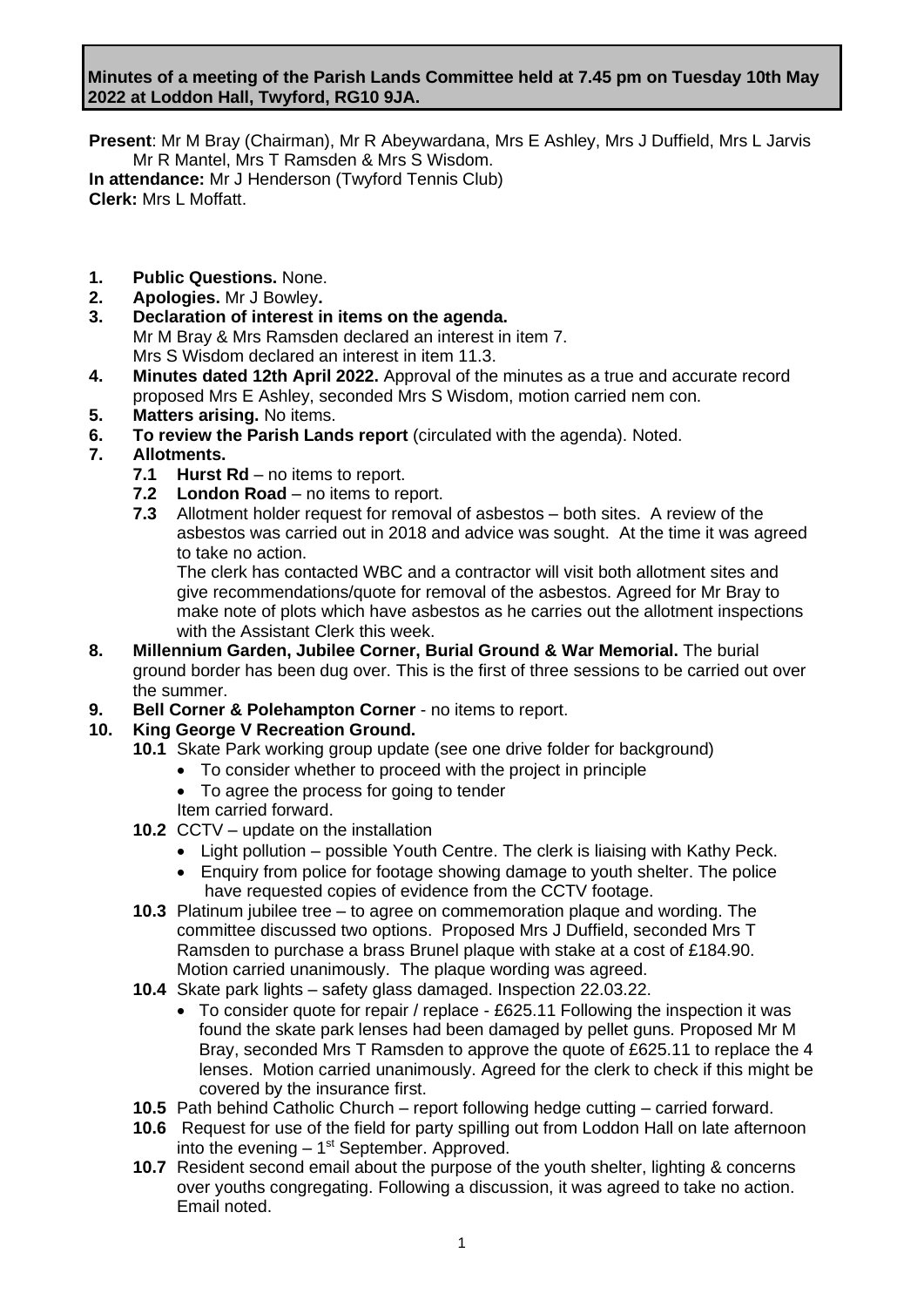- **10.8** Tennis Club correspondence 22/4
	- Request for discussion as to the best way to apply for a Lawn Tennis Association grant:

(1)The council applies for the loan as landowner (Tennis Club do all the admin required but the borrower would be the Council) and the club increases the rent payments to the Council to cover the loan repayments. (2) The council grants Twyford Tennis Club a long lease over the land (suggestion of 15 years) and the club applies for the loan as borrower. Proposed Mrs S Wisdom, seconded Mrs L Jarvis to **RECOMMEND to Full Council** to a 15 year term lease with the Tennis Club. Motion carried unanimously. Agreed that this should be drawn up by a professional. Clerk to obtain a quote.

• Could any CIL funding be made available for the project? Agreed an approach should be made to the Finance committee at the point where the gap in funding is known.

# **10.9** Tennis club correspondence 4/5

10.9.1 The point of contact was agreed to be the clerk and Mr M Bray as Chairman of the committee.

10.9.2 The committee were not against the plans diverting the existing path to accommodate additional courts.

10.9.3 The committee were not against the planning application being made in parts. Further discussion took place. Suggestion to form a working group made up of councillors and tennis club members to work out a project plan with timescales and objectives in order that information coming to the committee meetings is ready for approval. The current arrangement of ownership of courts / lights and clubhouse should be reviewed. Would the Council be willing to fund the courts and lighting if the club funded the clubhouse? How does Wargrave Parish Council manage their tennis facilities? **10.10** Telecom proposal – request to attend on Friday 27th May to complete a trial hole – request refused.

# **11. Stanlake Meadow.**

- **11.1** Tractor gates update on repairs carried out. Whilst the paint repairs have been completed the gate still doesn't slide into the latch – it still has to be lifted up. Clerk to report to the contractors again.
- **11.2** Stag Beetle board update final proofreading to be carried out before production.
- **11.3** Beer festival request to have use of the field from  $1^{st}$  June  $14^{th}$  June (one dav earlier than agreed) and keys from 31.05.22 – approved.
	- Report on meeting with IW to review the layout plans (MB and Clerk 04.05.22) noted.
	- Field layout and promotional material detailing schedule of events in one drive folder – noted.
	- Request to widen the gate post entrance by 12 inches (entrance nearest the station) to allow access for scooters and buggies. Works, organised by Twyford Together and Beer Festival to be carried out free of charge. Approved.
	- Request to fill the dip at the Stanlake Lane entrance nearest railway. Quote for £75 unanimously approved.
- **11.4** TRCC use / notice / Cricket Camp charges / wish to attend a meeting
	- Junior Cricket Camp 11/12 April one week notice given notice of events has been requested in order that the request can be considered by the committee and the facility bookings are coordinated. The cricket club have been informed of the charge for cricket camps.
	- Home match  $30<sup>th</sup>$  April 2 days notice noted.
- **11.5** TRCC correspondence 4/4/22
	- Pavilion handover throughout Platinum Jubilee celebrations (4/6, 5/6,8/6, 9/6, 11/6, 12/6, & 13/6) – agreed that the pavilion should be locked up after use.
	- Car park operation throughout Platinum Jubilee celebrations this should be managed by the TRCC. There will be clear signs directing Beer Festival users to the other gate.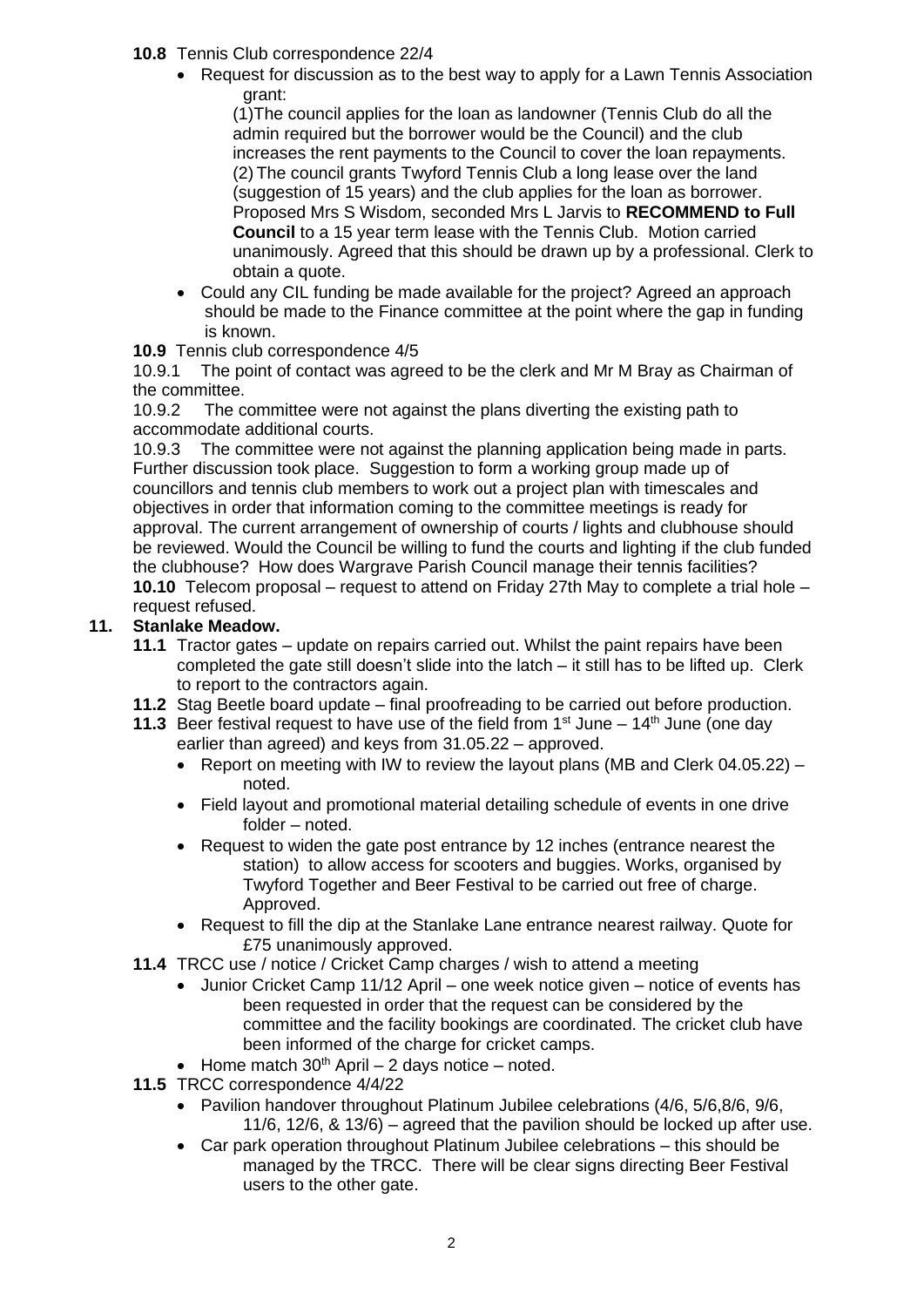- Risk of cricket ball damage to cars or infrastructure throughout Platinum Jubilee celebrations. Those parking will do so at their own risk.
- Request to locate a freezer in the plant room unfortunately, there is insufficient space and the Council therefore cannot accommodate this request.
- Request to use a shelf in the outside store to store TRCC event shelter use approved throughout the cricket season only.
- Request for the Council to consider running electricity to the gate to be used for CCTV – the committee have no current plans for this however it can be discussed at the next meeting.

The committee discussed general use of the pavilion. Standards must be maintained in order to make it easier in the future when other lettings are taken. The committee agreed to invite TRCC to the June meeting in order to discuss any outstanding matters.

**11.6** To consider budgeting to make all entrances wheelchair and buggy friendly – agreed to consider at budget time and to make entrances accessible as they are repaired/replaced.

# **12. Stanlake Pavilion.**

- **12.1** Colleton School notification that they do not plan to return & plan for removal of the posts – noted. Keys have been returned.
- **12.2** Stanlake Pavilion working group meeting 13.04.22 on Zoom. Notes have been circulated. Carried forward. Agreed that a face to face meeting would be better. Discussion took place on action planning and a suggestion to use the June Full Council meeting to plan for the final year of the councillor 4 year term was discussed. Agreed to suggest at the Full Council meeting.
- **12.3** Quote to paint metal on racks carried forward.
- **12.4** Tyre walk quote for replacement a quote has been received. Agreed to obtain further quotes or an alternative piece of equipment.
- **12.5** Sports club request for a skip £387 approved.
- **13. To consider plans for the next 15 years (Neighbourhood Plan request):** 
	- **13.1** Councillors to have read the neighbourhood plan carried forward.
	- **13.2** EV charging points initial contact has been made with WBC.
- **14. Green roof cycle shelter for Twyford** awaiting information on size of shelter from WBC.
- **15. Correspondence –** all noted
	- **15.1** TVERC News update
- **16. Date of next meeting – Tuesday 14 th June 2022.**